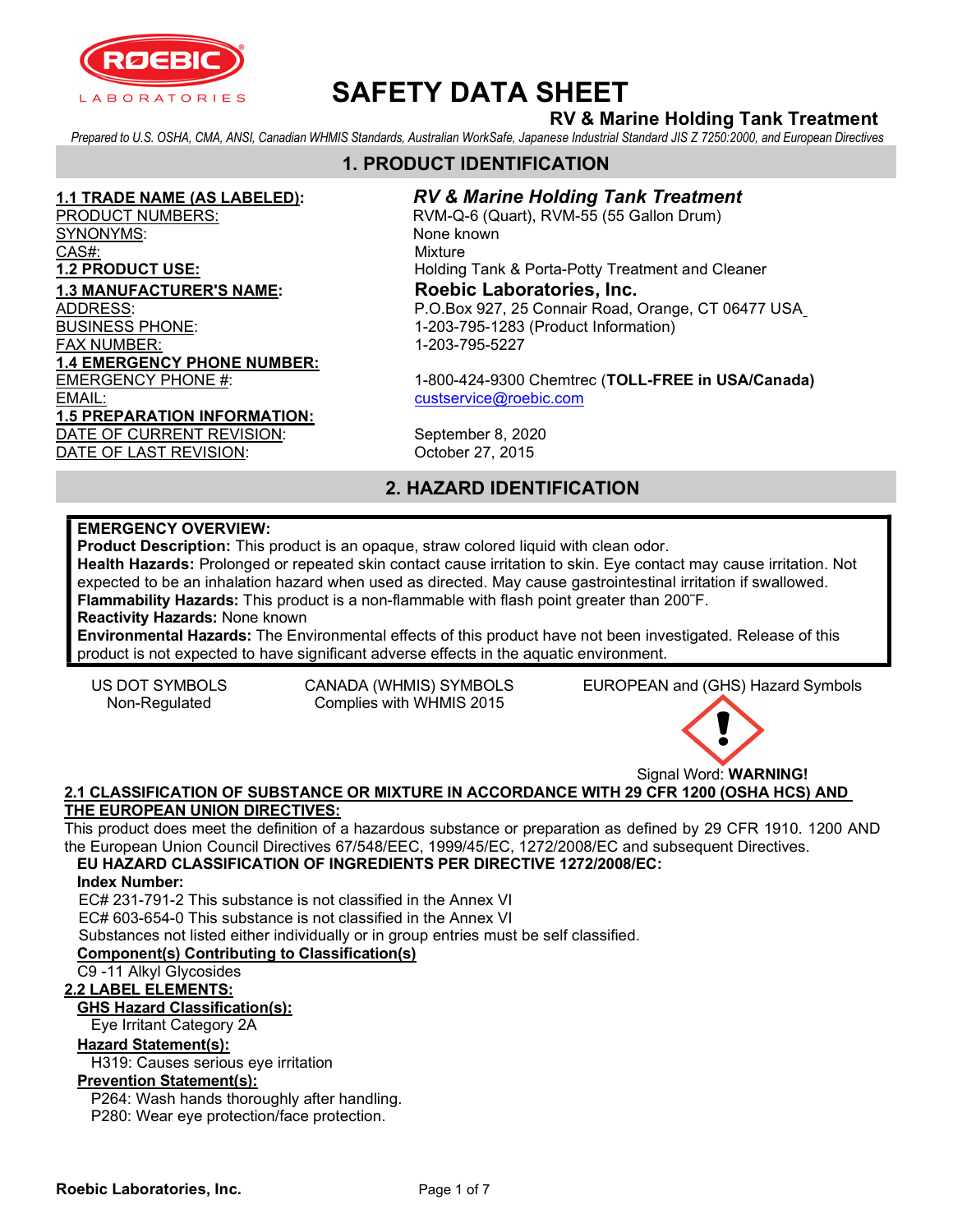

# RV & Marine Holding Tank Treatment

#### Response Statement(s):

P305+P351+P338: IF IN EYES: Rinse cautiously with water for several minutes. Remove contact lenses, if present and easy to do. Continue rinsing.

P337+P313: If eye irritation persists: Get medical advice/attention.

Storage Statement(s):

None applicable.

Disposal Statement(s):

None applicable.

#### 2.3 HEALTH HAZARDS OR RISKS FROM EXPOSURE:

SYMPTOMS OF OVEREXPOSURE BY ROUTE OF EXPOSURE: The most significant routes of exposure for this product are by skin contact, eye contact or ingestion.

ACUTE:

INHALATION: Not expected to be an inhalation hazard when used as directed.

CONTACT WITH SKIN: Repeated or prolonged contact may cause skin irritation.

EYE CONTACT: Contact may cause serious irritation the eyes, resulting in redness or watering.

INGESTION: Ingestion may cause gastrointestinal irritation with nausea and diarrhea.

CHRONIC: None known

TARGET ORGANS: Acute: Eyes, Skin Chronic: None known Chronic: None known

# 3. COMPOSITION AND INFORMATION ON INGREDIENTS

| <b>Hazardous Ingredients:</b>                                                                                                                | WT%         | CAS#        | <b>EINECS#</b> |                                       | <b>Hazard Classification</b> |
|----------------------------------------------------------------------------------------------------------------------------------------------|-------------|-------------|----------------|---------------------------------------|------------------------------|
| Aqueous Solution containing naturally<br>occurring Microorganisms and water                                                                  | $95 - 99\%$ | 7732-18-5   | 231-791-2      | Not Classified                        |                              |
| C9 -11 Alkyl Glycosides                                                                                                                      | $\leq 2\%$  | 132778-08-6 | 603-654-0      | Skin Irritant Cat 2, Eye Damage Cat 1 |                              |
| Balance of other ingredients is less than 1% in concentration (or 0.1% for carcinogens, reproductive<br>toxins, or respiratory sensitizers). |             |             |                |                                       |                              |

# 4. FIRST-AID MEASURES

#### 4.1 DESCRIPTION OF FIRST AID MEASURES:

EYE CONTACT: If product enters the eyes, open eyes while under gentle running water for at least 15 minutes. Seek medical attention if irritation persists.

SKIN CONTACT: If product contacts skin, wash skin thoroughly with soap and water after handling. Seek medical attention if irritation develops and persists.

INHALATION: If breathing becomes difficult, remove victim to fresh air. If necessary, use artificial respiration to support vital functions. Seek medical attention.

INGESTION: If product is swallowed, call physician or poison control center for most current information. If professional advice is not available, do not induce vomiting. Never induce vomiting or give diluents (milk or water) to someone who is unconscious, having convulsions, or who cannot swallow. Seek medical advice. Take a copy of the label and/or SDS with the victim to the health professional.

MEDICAL CONDITIONS AGGRAVATED BY EXPOSURE: None known

#### 4.2 SYMPTOMS AND EFFECTS, BOTH ACUTE AND DELAYED:

Exposure to this product may cause irritation to skin and eyes. Prolonged or repeated skin contact may cause skin sensitization. Ingestion may cause nausea or diarrhea.

4.3 RECOMMENDATIONS TO PHYSICIANS: Treat symptoms and eliminate overexposure.

# 5. FIRE-FIGHTING MEASURES

#### 5.1 FIRE EXTINGUISHING MATERIALS:

Use fire extinguishing methods below:

| <u>Water Spray</u> : Yes | Carbon Dioxide: Yes  |
|--------------------------|----------------------|
| Foam: Yes                | Dry Chemical: Yes    |
| Halon: Yes               | Other: Any "C" Class |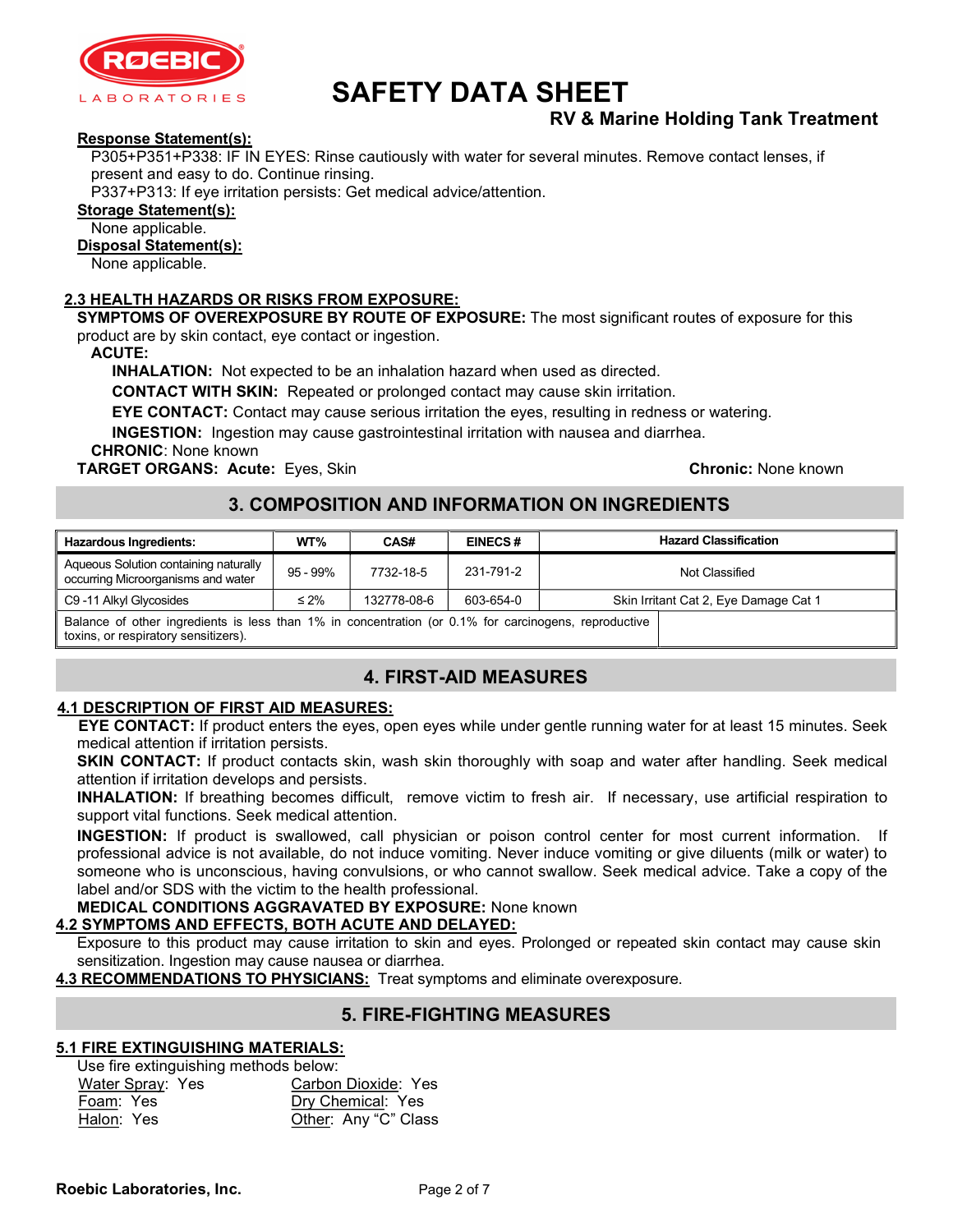

# RV & Marine Holding Tank Treatment

#### 5.2 UNUSUAL FIRE AND EXPLOSION HAZARDS:

None known

Explosion Sensitivity to Mechanical Impact: No

Explosion Sensitivity to Static Discharge: No

#### 5.3 SPECIAL FIRE-FIGHTING PROCEDURES:

Incipient fire responders should wear eye protection. Structural firefighters must wear Self-Contained Breathing Apparatus and full protective equipment. Isolate materials not yet involved in the fire and protect personnel. Move containers from fire area if this can be done without risk; otherwise, cool with carefully applied water spray. If possible, prevent runoff water from entering storm drains, bodies of water, or other environmentally sensitive areas.<br>**HIMIS RATING SYSTEM** 





Hazard Scale: 0 = Minimal 1 = Slight 2 = Moderate 3 = Serious 4 = Severe \* = Chronic hazard

# 6. ACCIDENTAL RELEASE MEASURES

#### 6.1 PERSONAL PRECAUTIONS, PROTECTIVE EQUIPMENT AND EMERGENCY PROCEDURES: See section 8.2 for Exposure Controls.

#### 6.2 ENVIRONMENTAL PRECAUTIONS:

For large volumes keep away from storm drains, surface waters, and soils.

#### 6.3 SPILL AND LEAK RESPONSE:

Soak up with absorbent material such as clay, sand or other suitable non-reactive material. Place in leak-proof containers. Seal tightly for proper disposal. Dispose of in accordance with U.S. Federal, State, and local hazardous waste disposal regulations and those of Canada and its Provinces, those of Australia, Japan and EU Member States (see Section 13, Disposal Considerations).

# 7. HANDLING and STORAGE

#### 7.1 PRECAUTIONS FOR SAFE HANDLING:

To prevent skin and eye contact under the foreseeable conditions of use, wear appropriate protective clothing and safety eyewear. When handling do not eat, drink, or smoke. Wash thoroughly after handling.

#### 7.2 STORAGE AND HANDLING PRACTICES:

Keep in cool, dry, well-ventilated area in closed containers. Protect containers from physical damage.

#### 7.3 SPECIFIC USES:

Holding Tank and Porta-Potty Treatment and Cleaner.

# 8. EXPOSURE CONTROLS - PERSONAL PROTECTION

#### 8.1 EXPOSURE PARAMETERS:

| <b>Chemical Name</b>                                                        | CAS#        | <b>ACGIH TLV</b> | <b>OSHA TWA</b> |
|-----------------------------------------------------------------------------|-------------|------------------|-----------------|
| Aqueous Solution containing naturally occurring<br>Microorganisms and water | 7732-18-5   | Not Listed       | Not Listed      |
| C9 -11 Alkyl Glycosides                                                     | 132778-08-6 | Not Listed       | Not Listed      |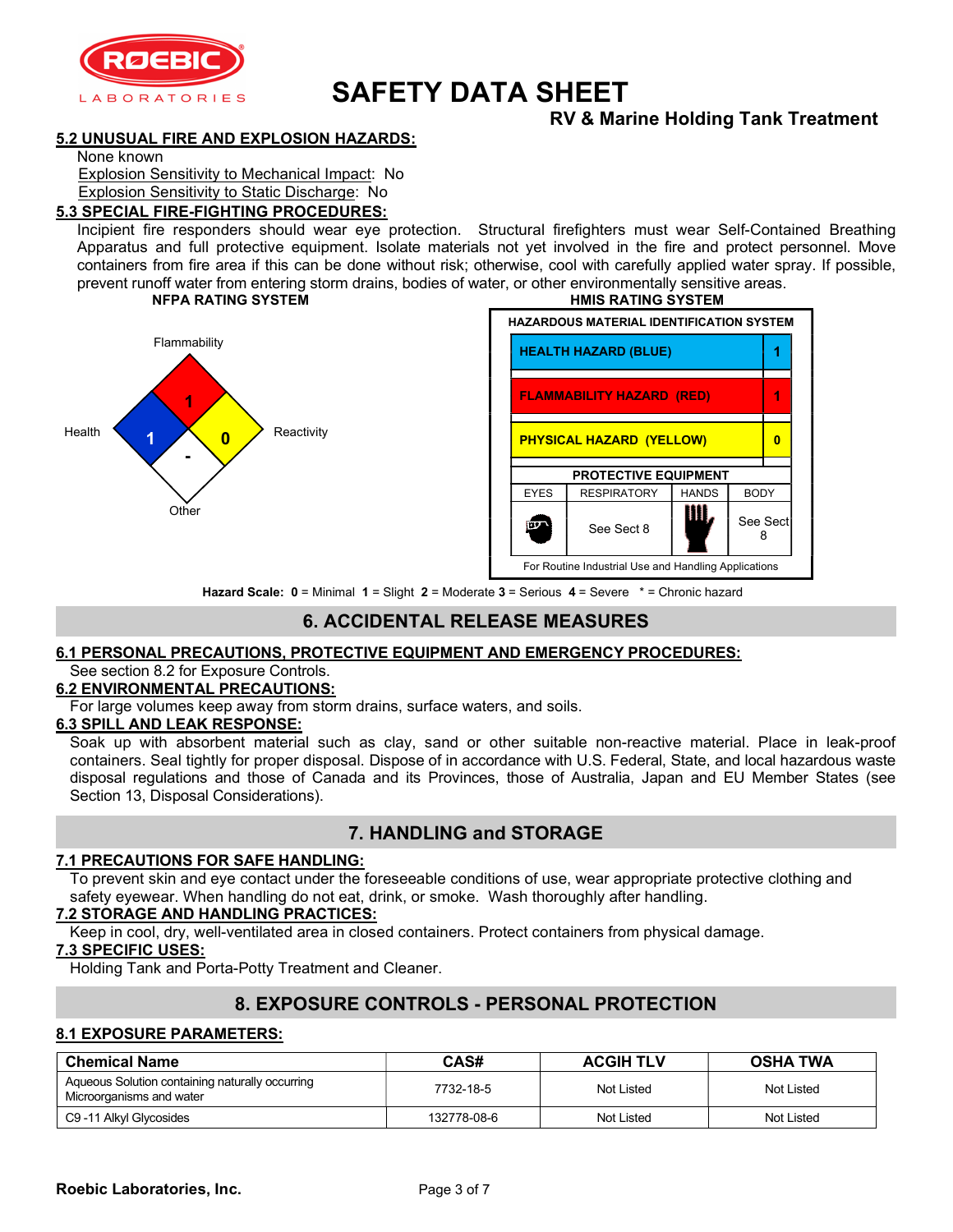

# RV & Marine Holding Tank Treatment

#### 8.2 EXPOSURE CONTROLS:

VENTILATION AND ENGINEERING CONTROLS: Use with adequate ventilation to ensure exposure levels are maintained below the limits provided above.

The following information on appropriate Personal Protective Equipment is provided to assist employers in complying with OSHA regulations found in 29 CFR Subpart I (beginning at 1910.132) or equivalent standard of Canada, or standards of EU member states (including EN 149 for respiratory PPE, and EN 166 for face/eye protection), and those of Japan. Please reference applicable regulations and standards for relevant details.

RESPIRATORY PROTECTION: Not normally required when using this product. If necessary, use only respiratory protection authorized in the U.S. Federal OSHA Respiratory Protection Standard (29 CFR 1910.134), equivalent U.S. State standards, Canadian CSA Standard Z94.4-93, the European Standard EN149, or EU member states.

EYE PROTECTION Safety glasses or goggles are required where splashing is possible. If necessary, refer to U.S. OSHA 29 CFR 1910.133, Canadian Standards, and the European Standard EN166, Australian Standards, or relevant Japanese Standards.

HAND PROTECTION: Use chemical resistant gloves to prevent skin contact. If necessary, refer to U.S. OSHA 29 CFR 1910.138, the European Standard DIN EN 374, the appropriate Standards of Canada, Australian Standards, or relevant Japanese Standards.

**BODY PROTECTION:** Use body protection appropriate to task being performed. If necessary, refer to appropriate Standards of Canada, or appropriate Standards of the EU, Australian Standards, or relevant Japanese Standards. If a hazard of injury to the feet exists due to falling objects, rolling objects, where objects may pierce the soles of the feet or where employee's feet may be exposed to electrical hazards, use foot protection, as described in U.S. OSHA 29 CFR 1910.136.

### 9. PHYSICAL and CHEMICAL PROPERTIES

#### 9.1 INFORMATION ON BASIC PHYSICAL AND CHEMICAL PROPERTIES:

APPEARANCE (Physical State) and COLOR: Opaque, straw colored liquid. ODOR: Clean odor. ODOR THRESHOLD: Not Available pH: Neutral MELTING/FREEZING POINT: 32°F (0°C) BOILING POINT: 212°F (100°C) FLASH POINT: Not Available EVAPORATION RATE (n-BuAc=1): Not Available FLAMMABILITY (SOLID, GAS): Not Applicable UPPER/LOWER FLAMMABILITY OR EXPLOSION LIMITS: Not Applicable VAPOR PRESSURE (mm Hg @ 20°C (68°F): Not Available VAPOR DENSITY: Not Available RELATIVE DENSITY: Not Available DENSITY: Not Available SPECIFIC GRAVITY: 1.0 SOLUBILITY IN WATER: Soluble WEIGHT PER GALLON: Not Available PARTITION COEFFICENT (n-octanol/water): Not Applicable AUTO-IGNITION TEMPERATURE: Not Applicable DECOMPOSITION TEMPERATURE: Not Available VISCOSITY: Similar to water VOC g/l / Lb/gal: 0 9.2 OTHER INFORMATION:

No additional information available.

# 10. STABILITY and REACTIVITY

#### Roebic Laboratories, Inc. The Communication of 7 10.1 REACTIVITY: This product is not reactive. 10.2 STABILITY: Stable under conditions of normal storage and use. 10.3 POSSIBILITY OF HAZARDOUS REACTIONS: Will not occur 10.4 CONDITIONS TO AVOID: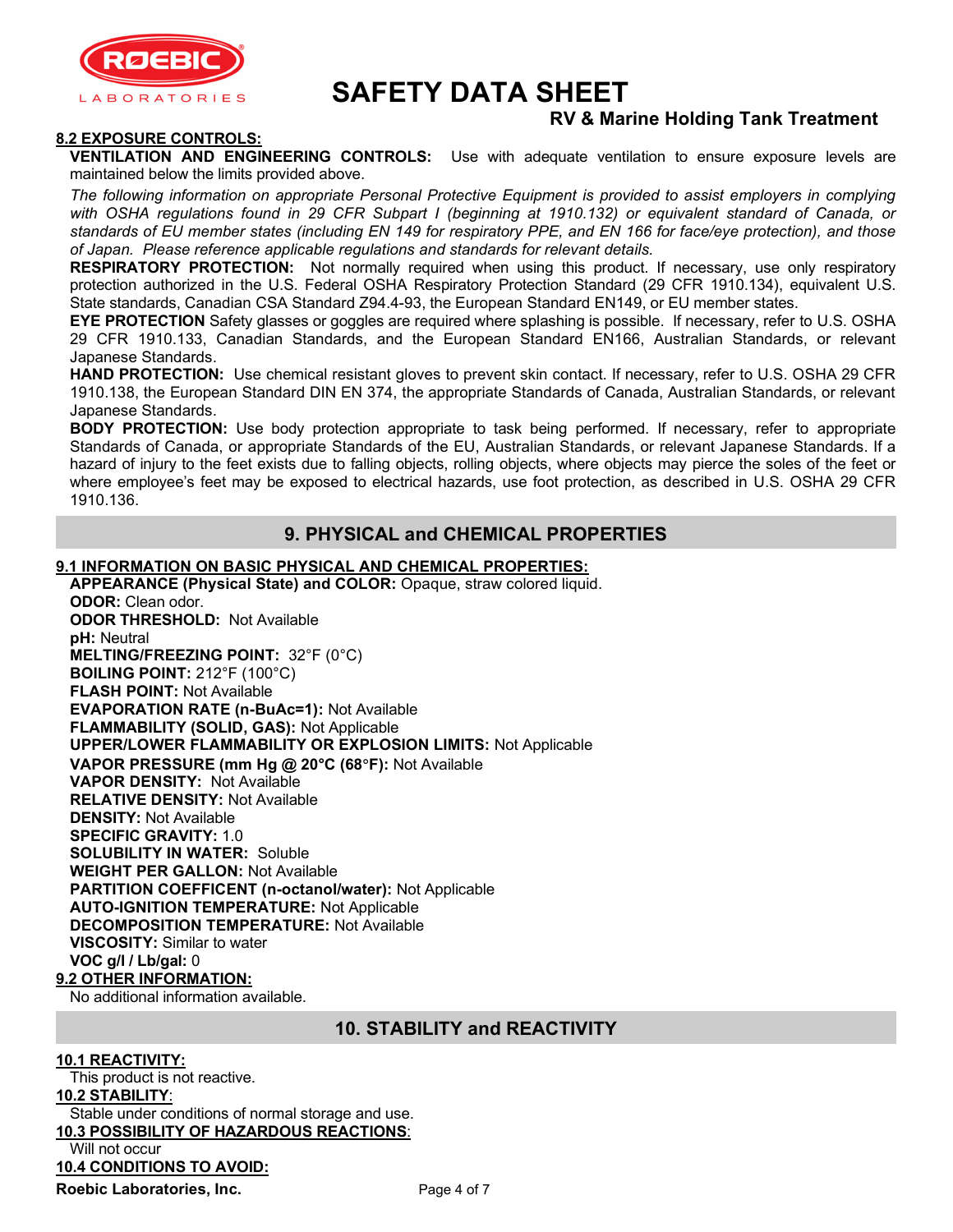

# RV & Marine Holding Tank Treatment

None known

#### 10.5 MATERIALS WITH WHICH SUBSTANCE IS INCOMPATIBLE:

None known

#### 10.6 HAZARDOUS DECOMPOSITION PRODUCTS:

Thermal decomposition products include carbon dioxide and carbon monoxide.

### 11. TOXICOLOGICAL INFORMATION

#### 11.1 INFORMATION ON TOXICOLOGICAL EFFECTS:

TOXICITY DATA:

No LD50 Data Available

SUSPECTED CANCER AGENT: None of the ingredients greater than 0.1% within this product are found on the following lists: FEDERAL OSHA Z LIST, NTP, IARC, or CAL/OSHA and therefore are not considered to be, or suspected to be, cancer-causing agents by these agencies.

**IRRITANCY OF PRODUCT:** This product may be irritating to skin and eyes.

SENSITIZATION TO THE PRODUCT: This product is not considered a sensitizer.

REPRODUCTIVE TOXICITY INFORMATION: No information concerning the effects of this product or its components greater than 0.1% on the human reproductive system are available.

SPECIFIC TARGET ORGAN TOXICITY - SINGLE EXPOSURE: Eye irritation.

SPECIFIC TARGET ORGAN TOXICITY – REPEATED EXPOSURE: None known

ASPIRATION HAZARD: None

# 12. ECOLOGICAL INFORMATION

#### 12.1 TOXICITY:

No toxicity data available.

#### 12.2 PERSISTENCE AND DEGRADABILITY:

No specific data available on this product.

#### 12.3 BIOACCUMULATIVE POTENTIAL:

No specific data available on this product.

#### 12.4 MOBILITY IN SOIL:

No specific data available on this product.

#### 12.5 RESULTS OF PBT AND vPvB ASSESSMENT:

No specific data available on this product.

#### 12.6 OTHER ADVERSE EFFECTS:

No specific data available on this product.

ALL WORK PRACTICES MUST BE AIMED AT ELIMINATING ENVIRONMENTAL CONTAMINATION.

#### 12.7 WATER ENDANGERMENT CLASS:

Water endangering in accordance with EU Guideline 91/155-EWG. Not determined

# 13. DISPOSAL CONSIDERATIONS

#### 13.1 WASTE TREATMENT METHODS:

Waste disposal must be in accordance with appropriate U.S. Federal, State, and local regulations, those of Canada, Australia, EU Member States and Japan.

### 13.2 EU Waste Code:

Not determined

# 14. TRANSPORTATION INFORMATION

US DOT, IATA, IMO, ADR: U.S. DEPARTMENT OF TRANSPORTATION (DOT) SHIPPING REGULATIONS: This product is classified (per 49 CFR 172.101) by the U.S. Department of Transportation, as follows.

| <b>14.1 PROPER SHIPPING NAME:</b>         | Non-regulated Material |
|-------------------------------------------|------------------------|
| 14.2 HAZARD CLASS NUMBER and DESCRIPTION: | <b>None</b>            |
| <b>14.3 UN IDENTIFICATION NUMBER:</b>     | <b>None</b>            |
| <b>14.4 PACKING GROUP:</b>                | <b>None</b>            |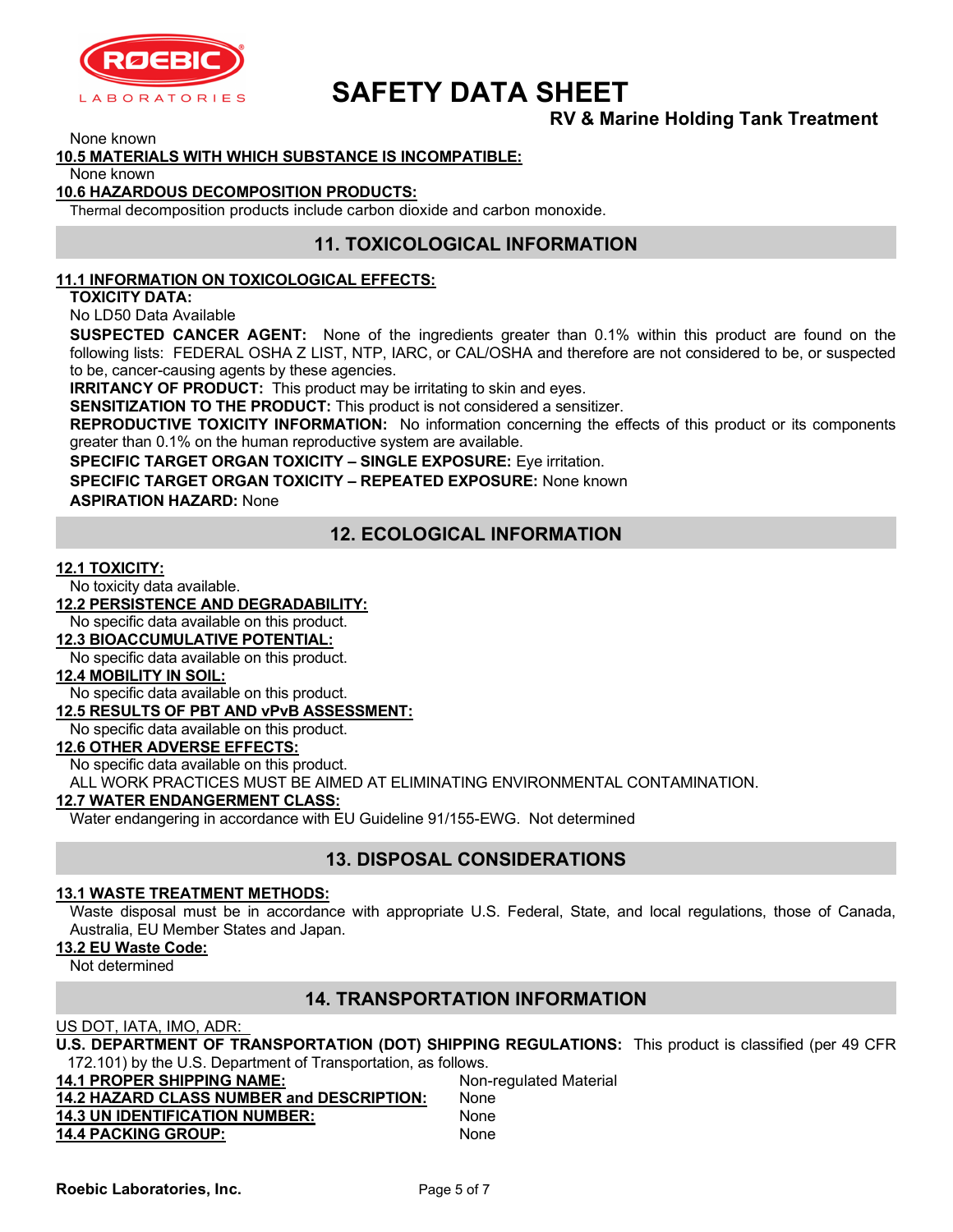

# RV & Marine Holding Tank Treatment

14.5 DOT LABEL(S) REQUIRED: None

#### NORTH AMERICAN EMERGENCY RESPONSE GUIDEBOOK NUMBER: None

RQ QUANTITY: None

14.6 MARINE POLLUTANT: None of the components of this product are designated by the Department of Transportation to be Marine Pollutants (49 CFR 172.101, Appendix B).

### 14.7 SPECIAL PRECAUTIONS FOR USER:

None

#### 14.8 INTERNATIONAL TRANSPORTION:

INTERNATIONAL AIR TRANSPORT ASSOCIATION SHIPPING INFORMATION (IATA): This product is not considered as dangerous goods.

INTERNATIONAL MARITIME ORGANIZATION SHIPPING INFORMATION (IMO): This product is not considered as dangerous goods.

#### 14.9 TRANSPORT IN BULK ACCORDING TO ANNEX II OF MARPOL 73/78 AND IBC CODE:

EUROPEAN AGREEMENT CONCERNING THE INTERNATIONAL CARRIAGE OF DANGEROUS GOODS BY ROAD (ADR): This product is not considered by the United Nations Economic Commission for Europe to be dangerous goods.

# 15. REGULATORY INFORMATION

#### 15.1 UNITED STATES REGULATIONS:

U.S. SARA REPORTING REQUIREMENTS: The components of this product are not subject to the reporting requirements of Sections 302, 304, and 313 of Title III of the Superfund Amendments and Reauthorization Act.

U.S. SARA THRESHOLD PLANNING QUANTITY: There are no specific Threshold Planning Quantities for the components of this product. The default Federal SDS submission and inventory requirement filing threshold of 10,000 lbs (4,540 kg) therefore applies, per 40 CFR 370.20.

#### U.S. CERCLA REPORTABLE QUANTITY (RQ): None

U.S. TSCA INVENTORY STATUS: The components of this product are listed on the TSCA Inventory or are exempted from listing.

#### OTHER U.S. FEDERAL REGULATIONS: None

CALIFORNIA SAFE DRINKING WATER AND TOXIC ENFORCEMENT ACT (PROPOSITION 65): Trace ingredients less than 0.1% within this product are on the Proposition 65 Lists.

WARNING! This product may contain trace amounts of ingredients known to the State of California to cause cancer or reproductive harm.

#### 15.2 CANADIAN REGULATIONS:

CANADIAN DSL/NDSL INVENTORY STATUS: The components of this product are on the DSL Inventory, or are exempted from listing.

OTHER CANADIAN REGULATIONS: Not applicable.

#### CANADIAN ENVIRONMENTAL PROTECTION ACT (CEPA) PRIORITIES SUBSTANCES LISTS:

This product has been classified in accordance with the hazard criteria of the Controlled Products Regulations and the SDS contains all of the information required by those regulations.

CANADIAN WHMIS CLASSIFICATION and SYMBOLS: This product is Class D Division 2B, Materials causing other toxic effects, per WHMIS Controlled Product Regulations.

#### 15.3 EUROPEAN ECONOMIC COMMUNITY INFORMATION:

This product does meet the definition of a hazardous substance or preparation as defined by the European Union Council Directives 67/548/EEC, 1999/45/EC, 1272/2008/EC and subsequent Directives. See Section 2 for full Details.

#### 15.4 AUSTRALIAN INFORMATION FOR PRODUCT:

The components of this product are listed on the International Chemical Inventory list.

#### 15.5 JAPANESE INFORMATION FOR PRODUCT:

### JAPANESE MINISTER OF INTERNATIONAL TRADE AND INDUSTRY (MITI) STATUS:

The components of this product are not listed as Class I Specified Chemical Substances, Class II Specified Chemical Substances, or Designated Chemical Substances by the Japanese MITI.

#### JAPANESE ENCS INVENTORY:

The components of this product are on the ENCS Inventory as indicated in the section on International Chemical Inventories, below.

#### POISONOUS AND DELETERIOUS SUBSTANCES CONTROL LAW:

No component of this product is a listed Specified Poisonous Substance under the Poisonous and Deleterious Substances Control Law.

#### Roebic Laboratories, Inc. The Page 6 of 7